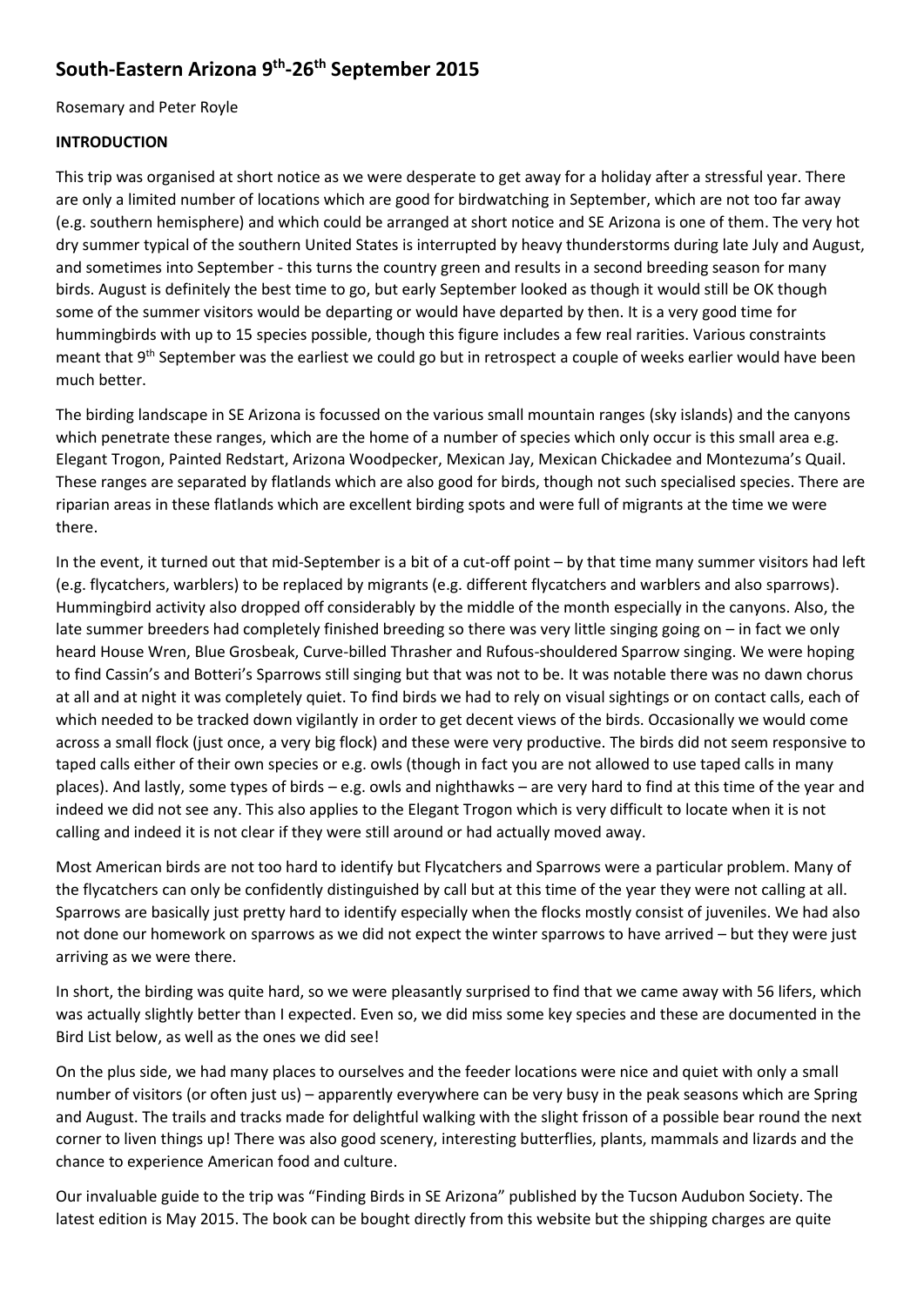expensive. It can also be bought in the UK (e.g. Subbuteo) but the price reflects the high shipping costs and the overall price is similar. This book not only accurately documents all the good birding sites but also has a short entry for each species describing what kind of habitat to search in, some of the best sites, and a table showing the likelihood of seeing the bird in each month. In short, all you could ever need to know.

The other essential planning guide was the De Lorme Road Atlas of Arizona. We used this to plan our itinerary and also for driving when we were there. We hired a SatNav but actually never used it.

#### **HUMMINGBIRDS**

We saw very few hummingbirds in the natural environment and those that we did see were very fast-moving and hard to identify. It was necessary to visit feeders to see them. This was generally a pleasant experience and a nice way to end the day – 4:30pm to 6:00pm being the best time to visit. At this time of the year the vast majority of birds at the feeders were juveniles which are pretty hard to identify until you to get to know the jizz. (e.g. Blackchinned continually dips its tail when hovering) So the technique was to wait until a bird with distinctive male plumage turned up and then identify that. This didn't work for Rufous however as we never saw a male – luckily the females are fairly easy. We never saw a full male Broad-tailed either though there were some in partial full plumage.

#### **GENERAL NOTES**

We flew BA direct to Phoenix - we could have got a cheaper deal by flying into some other American hub and then on to Phoenix but American airports have such a poor reputation for losing baggage that I did not want to risk that. (In the event, due to baggage conveyor problems at Terminal 5 many of the people on our BA flight arrived without their luggage – we were lucky). We arrived in the early evening (early morning the next day UK time ) and took a shuttle bus to our hotel, the Hilton Airport, which was excellent. After a first class breakfast the next morning we took the shuttle bus back to the airport and transferred to the Car Hire shuttle bus which whisked us out to the Car Hire complex, which was staggeringly efficient and simple. We had booked in advance with Alamo and had the choice of 6 different cars – we had booked a "RAV4 or similar" and selected a Jeep Patriot with 4WD. This served us well though it was thirsty on fuel – this was inconvenient when staying a long way from a gas station.

The weather was hot and dry most days with thunder clouds often bubbling up but they never actually rained on us. It was generally cooler in the canyons and much hotter out on the plains. For two days there was continuous rain in the area south of Tucson – we decided to move north and use this time for our Grand Canyon visit - see below. (This weather was due to the remains of a tropical storm from the Pacific and is not apparently that unusual) There had also been heavy rain in the week before we arrived, hence there was flowing water in the creeks.

We spent much of our time on un-surfaced roads and although there had been heavy rains in the recent past, these were all in a reasonable condition. The high clearance of our Jeep Patriot was useful for stream crossings but probably not essential. The 4WD was a useful standby though we never used it in earnest.

### **ITINERARY AND WHERE WE STAYED**

The holiday was designed partly around a stay at Cave Creek Ranch – I had read about this place in a trip report and thought it sounded fantastic, so we started off there. It is right at the Eastern end of the area we would be covering so we worked from there back Westwards. We also spent time in the Tucson area, partially to look at cacti but also to see the birds in this Sonoran Desert habitat. Two/three days were allocated to a visit to the Grand Canyon – for views rather than birds (we have previously been on a "Grouse trip" to Colorado so had seen most of the species which can be found here). There was always a chance of Californian Condor but we did not see it.

Of the places we stayed, Cave Creek Ranch was lovely – there were White-tailed Deer and Acorn Woodpeckers all around the place and the hummingbird feeders (and seed feeders) were very active. The cabin was very well equipped. The main problem was the distance to the nearest fuel (30 miles) and supermarket (60 miles) so we stocked up well at Willcox on the way in. Meals could be obtained at the Portal Store (it looked dusty and closed and had hardly anything on the shelves but the café was fine), the Rodeo Tavern (over the state border in New Mexico) and at the South Western Research Station just up the road – bookable 24 hours in advance and worth it – we had an excellent meal there.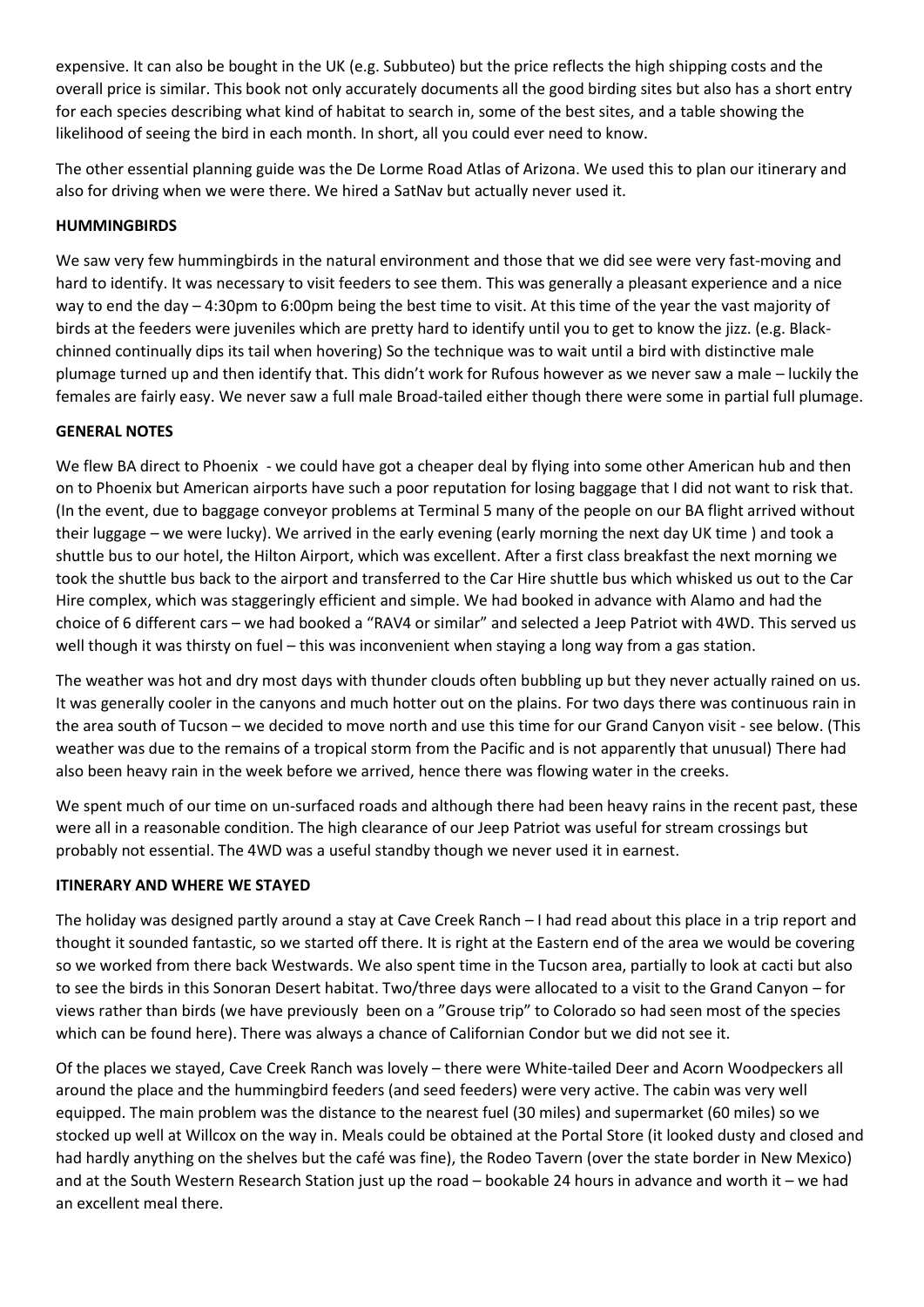Ramsey Canyon Inn is situated right at the entrance to Ramsey Canyon. It is a B&B with huge beds (and small rooms). They served an excellent breakfast on the dot at 8:00 and during the day a choice of two pies (they were extremely good) was always available. However there was no means of making a hot drink so we used to buy a coffee at the mini-market at the garage down the road and bring it back to drink with our pie! There was a really nice local restaurant, The Mesquite Tree, close by, just along the main highway to the south.

Duquesne House (B&B) in Patagonia was a delight. Beautifully furnished rooms, lovely garden and fantastic breakfast at the weekend though only a minimal (but very nice) breakfast on weekdays.

Other places we stayed were standard USA motels. The smaller independent ones were excellent with very wellequipped rooms (e.g. ironing board!) They all had coffee-makers.

#### **Itinerary**

9 th Sept Fly London-Phoenix. Overnight Airport Hilton, Phoenix.

10<sup>th</sup> Sept Pick up hire car, drive to Cave Creek Ranch staying in the Creekside Cabin for 5 nights. <http://www.cavecreekranch.com/index.html>

11<sup>th</sup> – 14<sup>th</sup> September – around Cave Creek, birding South Fork, North Fork, Rustler Park, Paradise Road, Portal, Stateline Road, Willow Tank, Cave Creek Ranch feeders, Foothills Road Feeders

 $15<sup>th</sup> - 18<sup>th</sup>$  Sept Drive to Ramsey Canyon, then staying at the Ramsey Canyon Inn for 4 nights. <http://www.ramseycanyoninn.com/> Birded around Ramsey Canyon, Brown Canyon, Ash Canyon feeders, San Pedro river area, also non-birding visits to Bisbee and Tombstone.

19<sup>th</sup>- 20<sup>th</sup> Sept – at Patagonia, Dusquesne House B&B[. http://www.theduquesnehouse.com/](http://www.theduquesnehouse.com/) Birded "the Patons Place", Patagonia Lake State Park, Patagonia-Sonoita Creek Preserve, Coronado National Monument, San Rafael Grasslands

 $21<sup>st</sup> - 23<sup>rd</sup>$  Sept – at the Grand Canyon and Sedona

 $24<sup>th</sup> - 26<sup>th</sup>$  Sept – Tucson area. Stayed at the Days Inn, Cortaro, just off the I-10 – convenient for the desert locations. Birded at the Arizona-Sonora Desert Museum and Saguaro National Park

27th Sept Birded Catalina State park then drove to Phoenix for the flight home.

#### **BIRDING SITES**

Most of these locations are covered in detail in "Finding Birds in SE Arizona" so detailed directions are not given here.

### *THE CAVE CREEK CANYON AREA AND THE CHIRICAHUAS*

**Cave Creek Ranch** – the area around our cabins and the various bird feeders were full of birds and also hosted White-tailed Deer and a resident Skunk. Perhaps the best bird here was Blue-throated Hummingbird – a monster which announced its arrival with a loud screech. Other hummingbirds here were Black-chinned (huge numbers) and Broad-Tailed with just a few visits by Broad-billed, Rufous and Anna's. The seed feeders hosted many Lesser Goldfinches and there were also plenty of Black-headed Grosbeaks. There were occasional visits from stunning Northern Cardinals. The small pool just by our cabin hosted quite a few Chiricahua Leopard Frogs and the large Sycamore (for English readers, this looks just like a London Plane) was home to 5 raucous Acorn Woodpeckers.

**Cave Creek Canyon – South Fork** On our first morning we approached South Fork with anticipation – it is supposed to be a premier birding spot. The road is closed (floods have washed it out) so you park and bird along the road to the end of the road (about 1.3 miles) then you can carry on walking on a trail up the canyon if you wish. It was very quiet at first but we managed to find Painted Redstart, Arizona Woodpecker, Bridled Titmouse and Mexican Jay fairly easily. We were often distracted by the beautiful and freshly emerged butterflies drinking from the stream as it flowed over the road. As the weather heated up we started to walk back down and found two groups of birders coming up – I think we were out too early – the birds in the canyons are not early risers! We eventually came across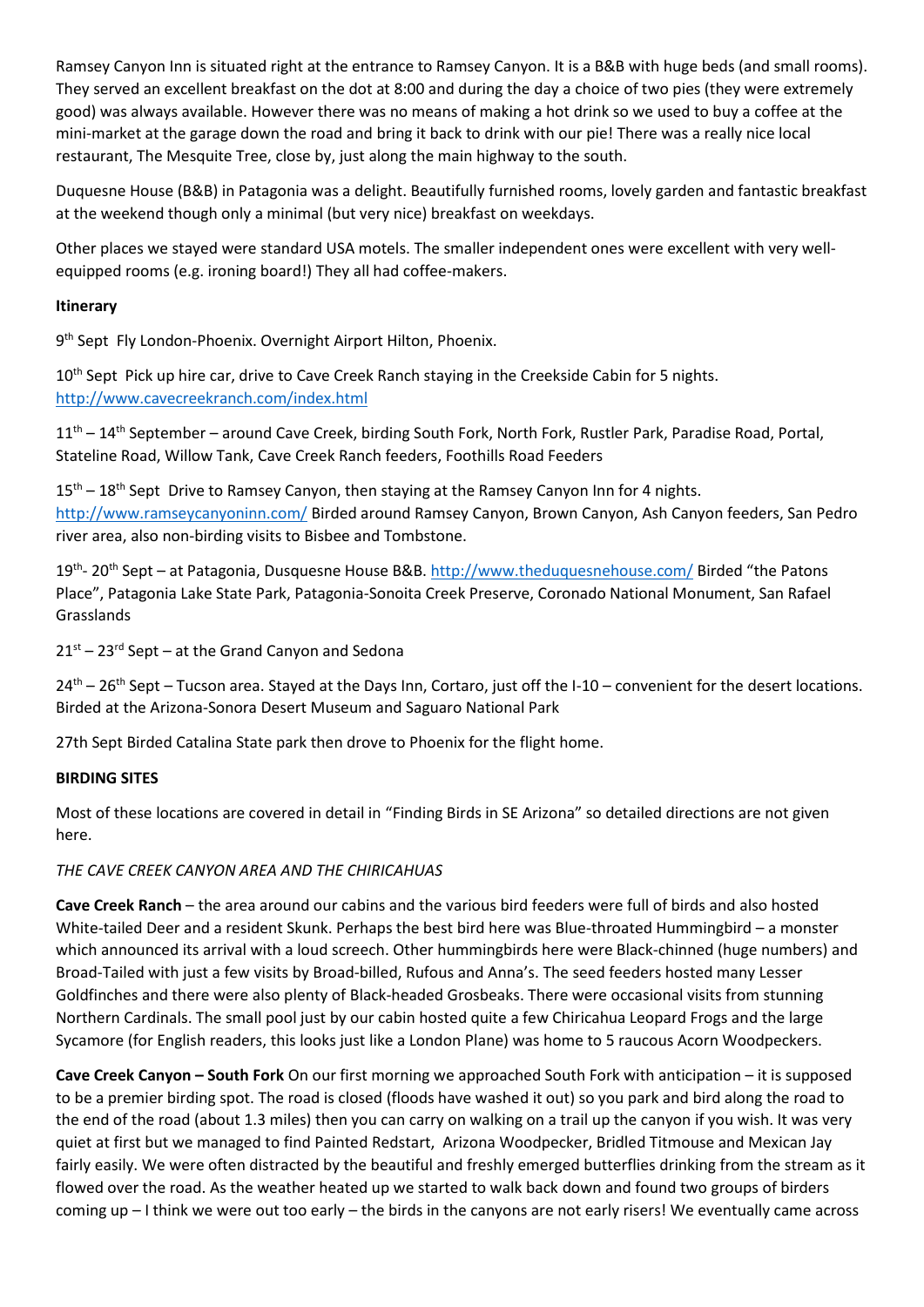a very large flock which seemed virtually stationary but the contents changed – with a little help from two American birders we identified several vireos and warblers.

We had intended to bird the campsites in this area but they were all closed for the wet season due to the danger of flash floods. (We had thought of walking past the barriers but they were very substantial and clearly said "No Access")

**Cave Creek Canyon – North Fork and South Western Research Station (SWRS).** On two occasions in the early morning we came across a male Montezuma Quail crossing the "main" road (FR42) and heading down towards the creek just before the turning for the North Fork and SWRS. It was actually heading into a private plot. The second time there was a female with him. The habitat on the right side of the road (N) looked just right for them grasslands with occasional bushes and trees. Otherwise North Fork was not terribly interesting – though we did find Yellow Eyed Juncos at the SWRS and near Herb Martyr campground which seemed very low for them. We also saw our only Red-naped Sapsucker at the SWRS.

**FR42 near the visitor centre** You are not supposed to park on the road so care is required but this area was quite birdy on both sides of the road. There is parking at the visitor centre. One early morning we came across newly arrived small flocks of Chipping Sparrows by the side of the road.

**Rustler Park, Barfoot Park and other high areas** The road up to the top was a bit rough in places but fine for our high-clearance Jeep Patriot. These high areas are necessary to visit for a number of key species – Mexican Chickadee (only in the Chiricahuas), Band-tailed Pigeon, Red-faced and Olive Warblers, Yellow-eyed Junco and a number of others. We spent a good few hours up here and failed to find the Pigeon or any Warblers. A small professionallyguided birdwatching group doing the same thing also failed with these species and we concluded that they had left the area. The Chickadee only gave us brief views at the Rustler Park car park on the second visit. (Beware – they do not have a very chickadee-like call). We did find Yellow-eyed Juncos (everywhere), Pygmy Nuthatches, Hermit Thrush, Steller's Jay, Hairy Woodpecker and Lincoln's Sparrow. We also found Cordilleran Flycatchers though we wondered if they were on migration rather than the resident birds as they were not there on our second visit. In short, the high areas, though covered in flowers and with beautiful views, were moving rapidly into winter and the summer birds were no longer there.

**Portal to Paradise to the junction with the FR42 -** a very quiet road with a better surface than the FR42. There were several stream crossings which repaid investigation (Hepatic Tanagers) and some open areas worth scanning. The George Walker house at Paradise has feeders but they were quiet when we were there – wrong time of day. It can apparently be a very good place for migrants such as Orioles and also Juniper Titmouse. The area where this road meets the FR42 (near where the water runs over the FR42) is supposed to be good for Mexican Chickadee but not for us.

**The area around the entrance to the Coronado National Forest and the entrance to Cave Creek Ranch** This is a short stretch of road with riparian habitat and thick scrub on one side and grassy hillside with juniper and agaves on the other. There is also a track heading through a gate on the N side and up into the hills. First thing in the morning this area provided us with two Mexican Chickadees in junipers (not supposed to be this low), a family flock of Montezuma's Quail, our only Black-chinned Sparrows, singing Curve-billed Thrashers, coveys of Gambel's Quail and migrating Western Tanagers.

**Chiricahua National Monument** This site was very scenic but not particularly good for birds. We did, however, have good views of a Black Bear here as it deliberated whether to cross the road and then decided not to but to amble back up the rocky slope.

**The road from Portal towards New Mexico and Stateline Road** Early in the morning this area was hopping with birds. Flocks of Gambel's Quail were common and we also saw a flock of Scaled Quail with one bird sitting on top of a fence post. (This was the same morning as the flock of Montezuma's Quail – we saw all three species within half an hour) Stateline Road was bordered on both sides by degraded cattle grazing habitat with small scrubby bushes but it appeared to be a magnet for the migrants passing N to S along it. There were uncountable numbers of Western Kingbirds, huge flocks of Lark Buntings, a flock of about 100 Phainopepla (the only time we saw this bird), sparrows everywhere, most of which went unidentified though Brewer's and Black-throated were definite. Also juvenile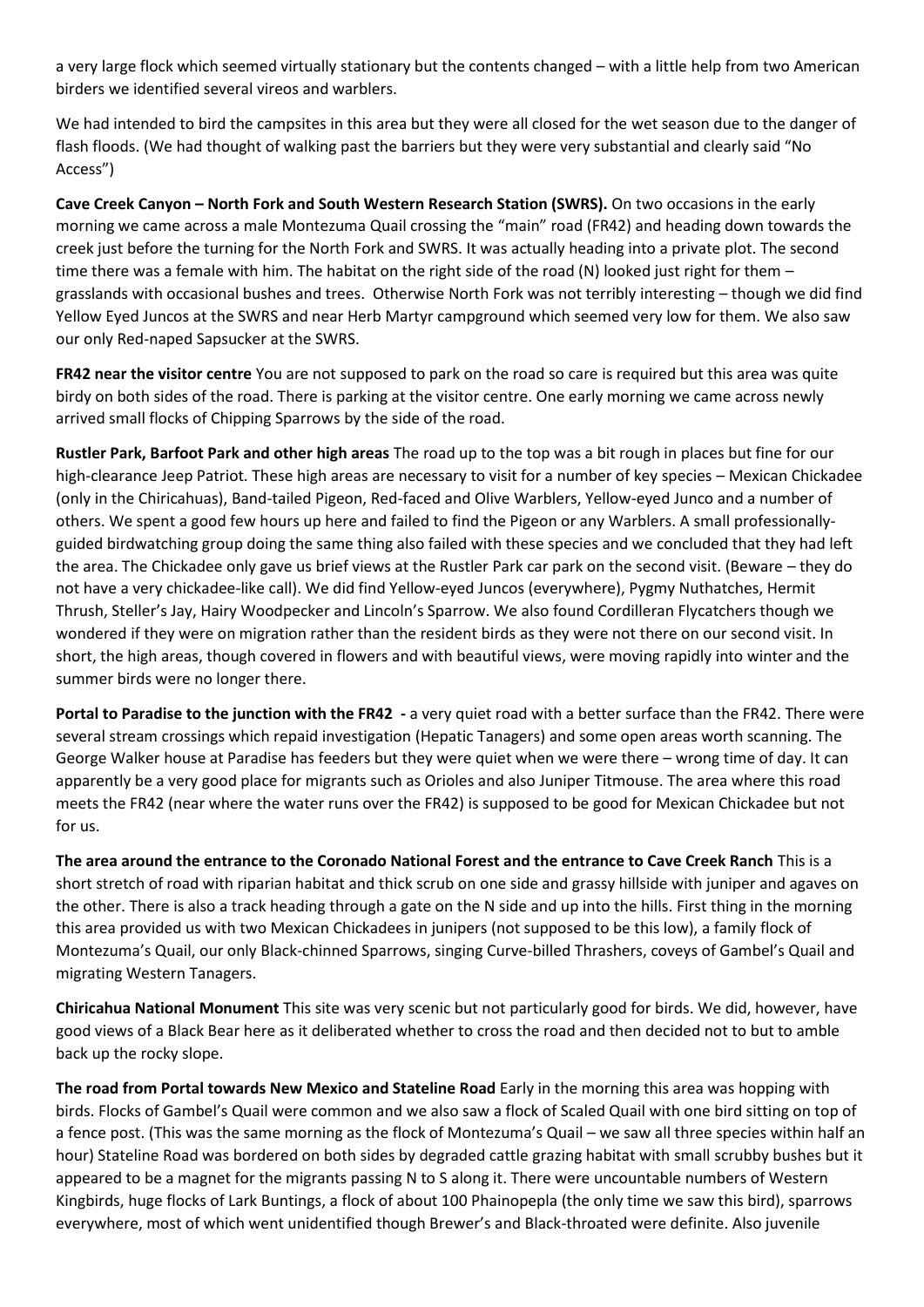Ferruginous Hawks, Loggerhead Shrikes, and best of all, a Bendire's Thrasher feeding in the road showing all its ID features very clearly. Slightly more curious were two Great Blue Herons flying down the valley.

**Willow Tank** Accessed along a turning at the end of Stateline Road this bunded water tank looks a bit scruffy and unwelcoming though there is a birder's blind on top of the bank. Our first bird here was a Solitary Sandpiper in a puddle on the road! There were also Killdeer and Spotted Sandpiper in a wet area next to the tank which made up our total wader list for the trip as we did no go to any other wetlands. We had really good views of a Roadrunner on the far bund and spectacular views of a Vermilion Flycatcher in the morning sunshine. There were also many doves and sparrows coming in for a drink.

**Foothills Road/Crissal Way/Big Thicket/Jasper/Rodriguez feeders** These are all the same place! Very limited parking but we were the only people there on the two occasions we went. A friendly welcoming small gate takes you round to the back of the yard where the feeders are. These were good feeders for seed eaters – the only place we had a good view of Pyrrhuloxia – and on one occasion the feeders were invaded by a covey of Gambel's quail. We hoped to find Crissal Thrasher here but no luck – though there were Curve-billed Thrashers present. The hummingbird feeders were not very busy but did attract a male Magnificent Hummingbird.

### *THE HUACHUCA MOUNTAINS AND THE SAN PEDRO RIVER*

**Ramsey Canyon** We were disappointed with Ramsey Canyon. We went into the Canyon Preserve (only 100 yards from the Ramsey Canyon Inn) on a Thursday morning, after it had been closed as usual on Tuesday and Wednesday, and it was very busy. There was a guided walk going on and lots of birders rushing up the canyon to the top to see a pair of Tufted Flycatchers. There did not seem to be many birds about but we did see a juvenile Bullock's Oriole and a Greater Pewee – we would not have picked up this latter bird if we hadn't been eavesdropping on the guided walk! There were a few small warbler/tit parties but nothing much else. The main part of the canyon is very short with apparently not very good habitat – very soon you have to go up the steep Hamburg Trail – we did this, and then Peter carried on to try and find the Tufted Flycatcher but he was not successful. The "famous" feeders at Ramsey Canyon were extremely quiet – sometimes just one bird, often none at all. Over 4 days we did manage to see Broadbilled, Magnificent and Anna's but that was all. I asked in the reception area why this was and just received blank stares. (Later we found that at around this time (18<sup>th</sup> September) the Beatty's hummingbird feeders in Miller Canyon closed for the season as the birds had all gone)

**Ash Canyon feeders** In contrast, Ash Canyon feeders were a delight – the location is not inside a canyon but on the approach to one, which seems to make a difference. The feeders (which are numbered) are arranged around a flowery garden with a large central tree, and the seed feeders are all in a separate area together. There were still plenty of hummingbirds here and some of them were even feeding on real flowers! There were plenty of Anna's, just one Calliope (which we would never have picked up without some help), plenty of Black-chinned and a few Broadtailed and Rufous. However the star performer was the pristine male Lucifer which came to a small feeder which mimicked a flower right in front of us. Mary Jo Ballator, whose property this is, is a delightful elderly lady with a pet parrot and she knows her birds well.

**Brown Canyon** This canyon is accessed from a road off the entrance road to Ramsey Canyon. It is a very grassy flowery area and there is a large pond by the old ranch. I think this can be a very birdy spot but it was a bit busy with weekend cyclists and joggers when we were there – we should have gone before breakfast. (Sierra Vista is quite a big place and is close by)

**San Pedro Riparian National Conservation area** The main access point is at the San Pedro House – we did the loop walk here and picked up a number of new birds, many on migration. The small bushes in the open areas were attracting flycatchers such as Dusky-capped, Vermilion and Cassin's Kingbird – we also saw Olive-sided here. Gila Woodpeckers were common, there were plenty of sparrows and Blue Grosbeaks around the riverbed, and we also manged to winkle out our first Lazuli Bunting and a Green-tailed Towhee. We had very good views of a Gray Hawk. There were Summer Tanagers near the shop.

We also accessed the river at Charleston Bridge, where we had a good birdy walk down the stream bed. At Fairbank we failed to find the river but found some good birds in the car park!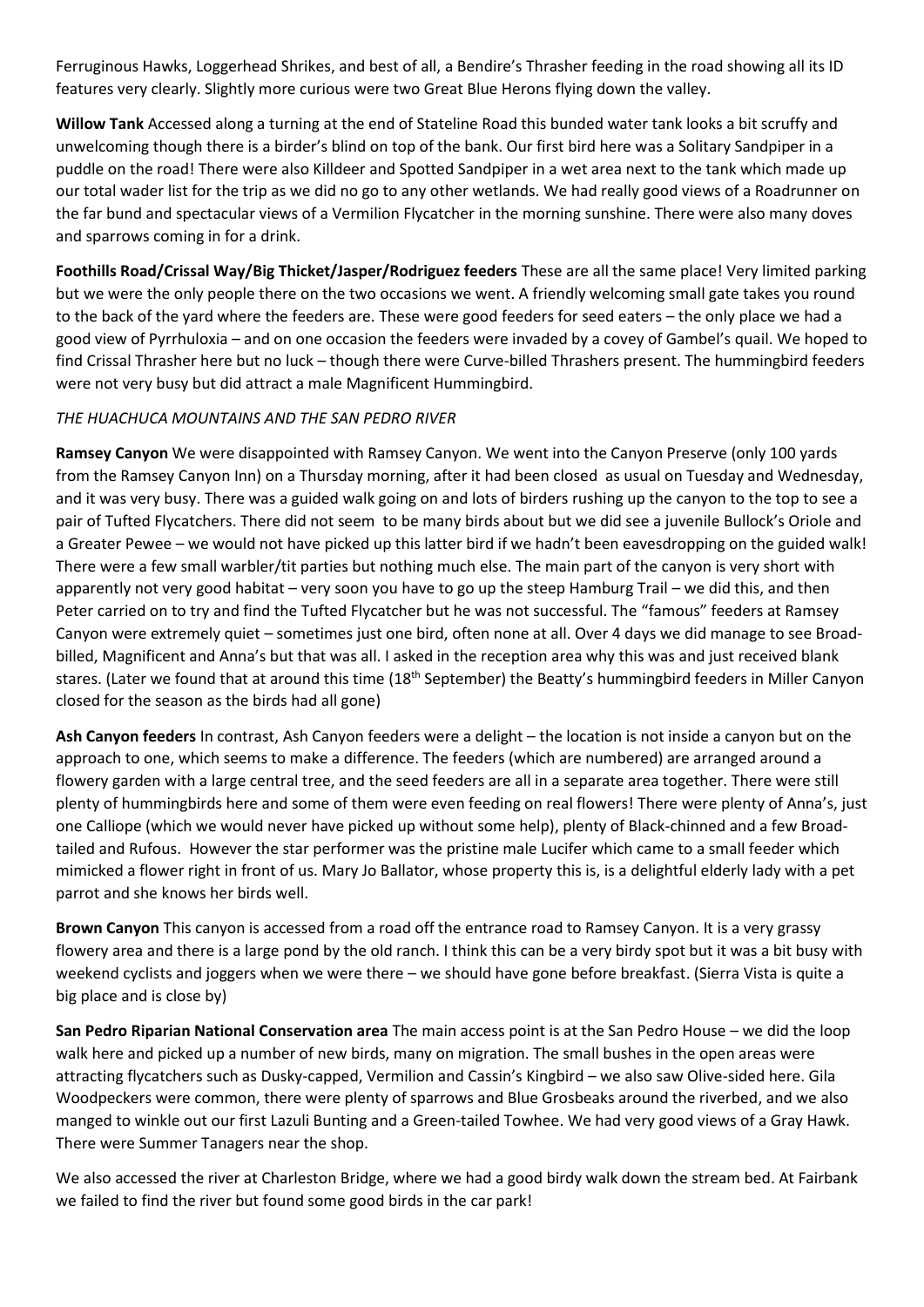**Tombstone/Bisbee –** included here as they are definitely worth a visit though not for birds (though Tombstone was the only place was saw Grackles!)

**Coronado National Monument** We drove through here on our way westwards and it was notable for a sighting of a Mountain Lion bounding across the road.

### *THE PATAGONIA AREA*

**Patagonia-Sonoita Creek Preserve** We were the only visitors and with some dedicated following-up of every squeak and cheep managed to locate Yellow-breasted Chat and Lucy's Warbler together with a good range of migrant warblers and flycatchers. We probably saw the Thick-billed Kingbird in the distance but by the time we had retrieved the telescope from the car it had gone.

**Patagonia State Park** We parked at the "Birders' Trailhead" and had the place to ourselves. The initial 200 yards along the track were surprisingly birdy – it is only ordinary looking scrub but we found our first Verdin and Rufouswinged Sparrow here. Once through the gate and into riparian woodlands we found warblers (our only Yellow Warbler) and flycatchers and managed to accidentally flush 4 different Sora from the wet edges of the lake. Our walk was truncated by the appearance of a very large bull. We then sat on a seat overlooking the lake across a patch where the scrub had been cut. We saw quite a good variety of birds here including several duck species, several swallows and martins and a Green Heron; an Osprey flew over our heads clutching a large fish.

**The Paton's Hummingbird Feeders** We went here in the evening and in the early morning - the latter is not so good as the sun is in your eyes. We easily saw the Violet-crowned Hummingbird, though it frequented a feeder near the fence that nothing else went to. Other hummers here were mostly Broad-billed.

**San Rafael Grasslands** We drove through here on our way to Patagonia. A very different habitat to anywhere else we went, it was the only place we saw Meadowlarks. There were loads of, mostly unidentified, sparrows.

### *WESTERN TUCSON AREA*

**The Arizona-Sonora Desert Museum** The first time we went it was pouring with rain so we aborted the visit (and our entrance fee!) and headed north to the Grand Canyon. A few days later we tried again – a good move as most things are outdoors. It is well designed for sunny weather with plenty of opportunities for shade. It is partly a zoo – but the animals are in great enclosures with lots of rocks and trees, and caves to hide in though you could see them in the caves through one way glass. The cacti were great and there were lots of other interesting features. We went to a lecture on Gila Monsters and Rattlesnakes which was excellent (and cool!) and we did plenty of birdwatching. There were loads of Gila Woodpeckers, Curve-billed Thrashers, Cactus Wrens and Rufous-winged Sparrows but not the hoped-for Gilded Flicker or Costa's Hummingbird (the latter had left, the first was a mystery). We spent almost all day there.

**Saguaro National Park West** The visitor centre was interesting and the car park was good for lizards. We explored around here and at the Desert Discovery Nature Trail just down the road - the same birds as at the Desert Museum plus Antelope Squirrels, Desert Cottontails and Jackrabbits. We also walked up the wash which leads from the Kings Canyon car park – it seemed to be part of the official path. Here we had our best view of Black-tailed Gnatcatcher. We drove parts of the Bajada Loop Drive (some parts were shut due to road washouts) but did not see a lot apart from American Kestrels and Gila Woodpeckers. Lovely sunsets with saguaro cacti in the foreground.

**Catalina State Park** We spent the morning here before driving to Phoenix to catch the plane. It was Saturday so the place was pretty busy but the Birdwatching Trail was quiet. This trail entails crossing the creek which had running water so waterproof boots were an advantage. It was lovely habitat – mature mequite bosque I think – and was good for flycatchers, towhees, warblers – all sorts.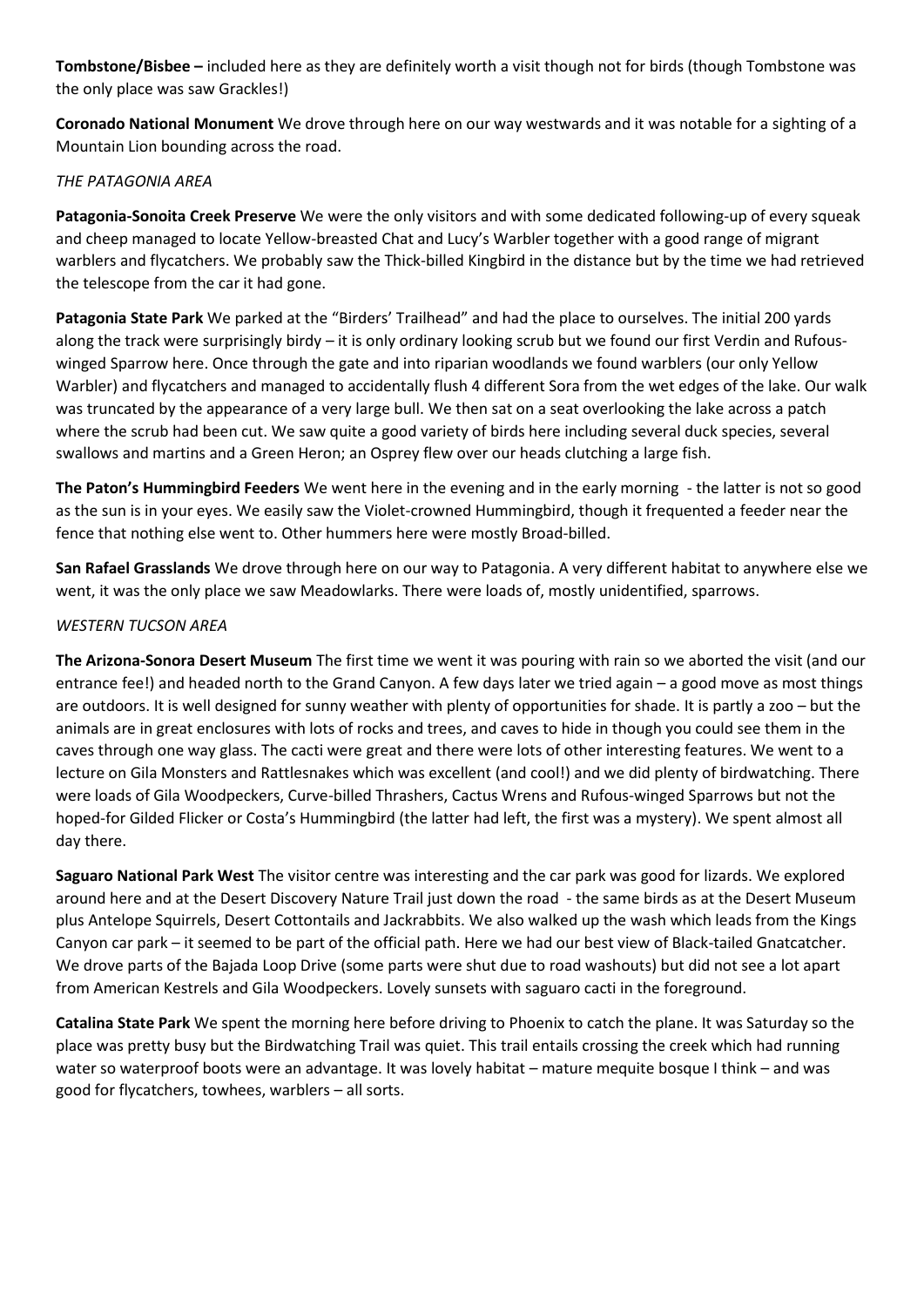## **BIRD LIST**

In the notes below, the **key species which we did NOT see** are highlighted in red. Species in **bold** were lifers. Species in *italics* were seen **only in the Grand Canyon** area

| <b>Name</b>                         | <b>Notes</b>                                                                                                        |
|-------------------------------------|---------------------------------------------------------------------------------------------------------------------|
| <b>Black-bellied Whistling-Duck</b> | Patagonia State Park                                                                                                |
| Mallard                             | Patagonia State Park, San Pedro                                                                                     |
| <b>Scaled Quail</b>                 | By the Portal - New Mexico road                                                                                     |
| <b>Gambel's Quail</b>               | Common - even in the backyard of a burger bar in Black Canyon City!                                                 |
| <b>Montezuma Quail</b>              | Seen twice near the turning for the SWRS and also by the Coronado Forest<br>entrance at Cave Creek Canyon           |
| <b>Wild Turkey</b>                  | We did NOT see these - they were all around us and often at Ash Canyon<br>feeders but somehow we missed them        |
| <b>Great Blue Heron</b>             | Two birds flew down the valley at Stateline Road                                                                    |
| Green Heron                         | Patagonia State Park                                                                                                |
| <b>Turkey Vulture</b>               | Very common - there were also many juvenile birds with black heads doing<br>their best to look like Black Vultures. |
| Osprey                              | One few over us at Patagonia State Park                                                                             |
| Sharp-shinned Hawk                  | Seen in the Cave Creek area but the following bird was much more often<br>seen                                      |
| Cooper's Hawk                       | Seen a number of times especially in the Cave Creek area                                                            |
| <b>Harris's Hawk</b>                | A brief fly through at the Foothills Road feeders was all we saw of this<br>species                                 |
| <b>Gray Hawk</b>                    | Seen well several times in the San Pedro area                                                                       |
| Swainson's Hawk                     | Seen several times on poles in the open areas near Portal                                                           |
| <b>Zone-tailed Hawk</b>             | Only seen at the Grand Canyon                                                                                       |
| <b>Red-tailed Hawk</b>              | Common in the higher areas in the Chiricahuas                                                                       |
| Ferruginous Hawk                    | Juvenile birds were frequent on Stateline Road. Also seen in other open<br>areas.                                   |
| American Kestrel                    | Common in open areas                                                                                                |
| Peregrine Falcon                    | Only at the Grand Canyon                                                                                            |
| Sora                                | 4 seen at Patagonia State Park                                                                                      |
| American Coot                       | At San Pedro on the lake and at Patagonia State Park                                                                |
| Killdeer                            | A noisy party at Willow Tank                                                                                        |
| <b>Spotted Sandpiper</b>            | One bird at Willow Tank                                                                                             |
| Solitary Sandpiper                  | One bird at Willow Tank                                                                                             |
| <b>Band-tailed Pigeon</b>           | NOT seen despite looking hard                                                                                       |
| <b>Eurasian Collared-Dove</b>       | Widespread in towns                                                                                                 |
| White-winged Dove                   | Common at the Foothills Road feeders; also seen elsewhere                                                           |
| <b>Mourning Dove</b>                | Common                                                                                                              |
| Inca Dove                           | Quite common in semi-urban settings e.g. Portal Store                                                               |
| Yellow-billed Cuckoo                | A juvenile being fed by a parent in the garden at Dusquesne House in<br>Patagonia                                   |
| <b>Greater Roadrunner</b>           | Several distant sightings of birds in the road then excellent views at Willow<br>Tank                               |
| <b>Owl species</b>                  | NO OWLS were seen or heard at all. It was not even clear if Elf Owls were<br>still in the area.                     |
| Nighthawks/Nightjars/Poorwills      | NO NIGHTHAWKS/NIGHTJARS were seen or heard at all though we didn't<br>actually try very hard                        |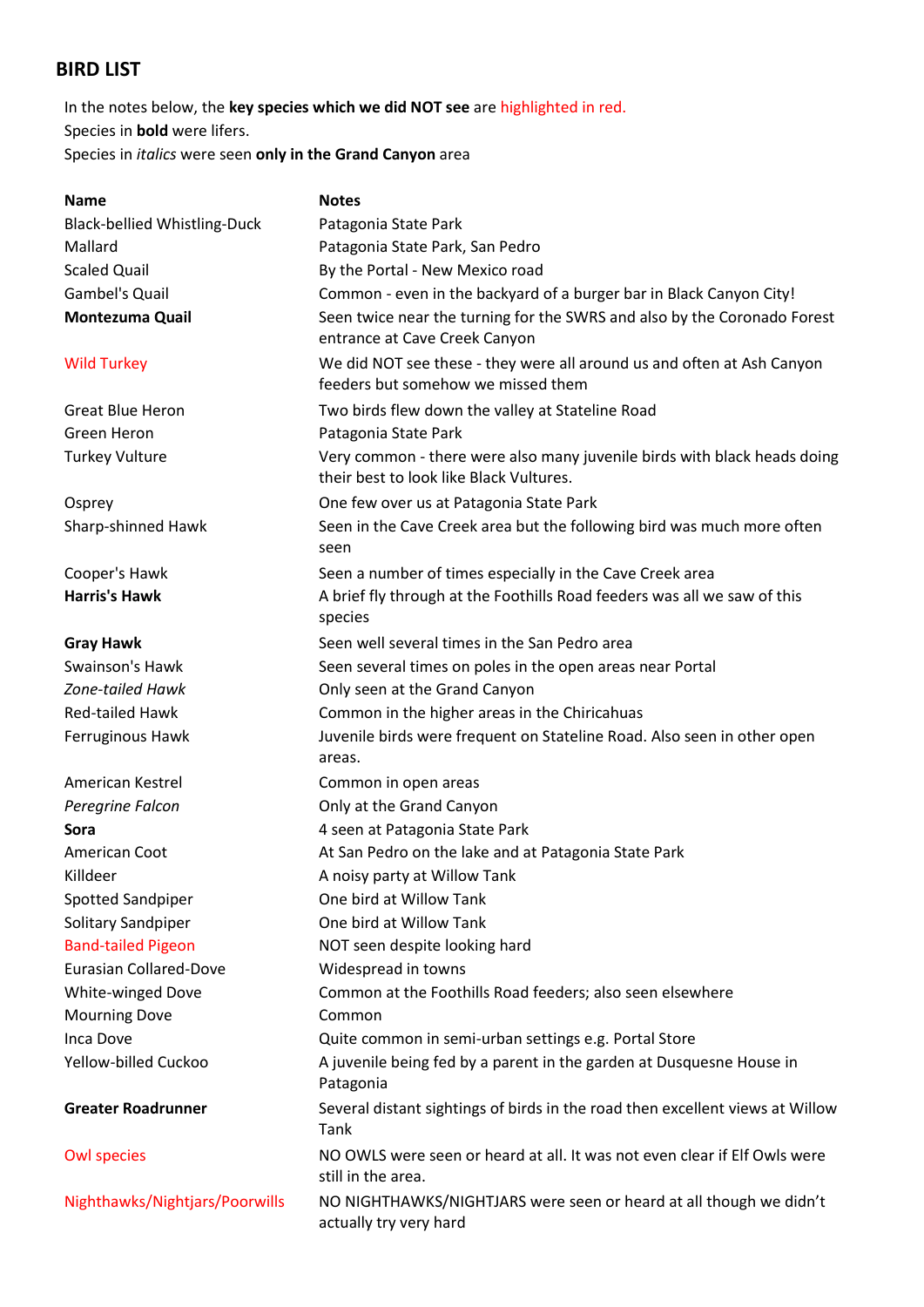*White-throated Swift* **Canyon** Only at the Grand Canyon **Broad-billed Hummingbird Common at most feeders. Least common at Cave Creek Ranch Violet-crowned Hummingbird** Only seen at the Paton's feeders in Patagonia **Blue-throated Hummingbird** Only seen at Cave Creek Ranch Magnificent Hummingbird Seen sparsely at Cave Creek Ranch, Foothils Road and Ramsey Canyon **Black-chinned Hummingbird** Very common at Cave Creek Ranch. Also common at other feeders. **Anna's Hummingbird** Became more common as we headed west. Plenty at Ash Canyon. **Calliope Hummingbird Calliope Hummingbird Canyon Broad-tailed Hummingbird** Common at most feeders. **Rufous Hummingbird** Small numbers at most feeders **Lucifer Hummingbird Canyon Conly seen at Ash Canyon feeders Elegant Trogon** NOT SEEN - nobody could tell us how to see one or whether they were still around Belted Kingfisher San Pedro on the lake and at Patagonia State Park Acorn Woodpecker Very conspicuous at Cave Creek but also seen elsewhere **Gila Woodpecker** Very common in the Saguaro cactus areas but also at San Pedro **Red-naped Sapsucker** Seen at the SWRS and once elsewhere Ladder-backed Woodpecker Common in dry areas and at Ash Canyon feeders Hairy Woodpecker Easily seen in the high-elevation pine areas of the Chiricahuas **Arizona Woodpecker** Easily seen at South Fork in Cave Creek Canyon, also Ramsey Canyon Northern Flicker Mostly seen in the high-elevation pine areas of the Chiricahuas Gilded Flicker **Gilded Flicker NOT SEEN** despite looking hard and asking around! **Northern Beardless-Tyrannulet NOT SEEN Olive-sided Flycatcher Good views of one at San Pedro Greater Pewee** Seen once at Ramsey Canyon Western Wood-Pewee Seen in the Cave Creek area **Willow Flycatcher** We decided that most of the small greenish flycatchers in riparian areas were this species **Cordilleran Flycatcher A small group of these at Rustler Park** Black Phoebe Seen several time near water Say's Phoebe **Only seen around Patagonia and near Tucson** Vermilion Flycatcher Seen several times - Willow Tank, San Pedro etc. Juveniles look very different! Dusky-capped Flycatcher We saw this species on a number of occasions mostly at the San Pedro river **Cassin's Kingbird <b>Sexeral Sexeral sightings** - San Pedro, Ash Canyon, Patagonia-Sonoita **Thick-billed Kingbird** Perhaps a distant sighting at Patagonia-Sonoita **Western Kingbird** Abundant on migration along Stateline Road. Small groups seen elsewhere. Loggerhead Shrike Not uncommon in open areas **Plumbeous Vireo** Two sightings, both in Cave Creek Canyon, the first in a large flock **Cassin's Vireo Cassin's Vireo Cassin's Vireo Cassin's Vireo Cassin's Vireo Cassin**'s **Vireo Cassin**'s **Canyon Hutton's Vireo** In the same flock as the above at Cave Creek Canyon but also at Ramsey Canyon and at Ash Canyon feeders Steller's Jay Only seen in the high-elevation pine areas of the Chiricahuas and the Grand Canyon *Western Scrub-Jay* **Canyon** Only at the Grand Canyon **Mexican Jay Example 20 In 20 Solutions Were common** in the canyons. They have a very squeaky "small bird" call - not jay-like. Common Raven All the large black corvids which we saw appeared to be this species Tree Swallow Seen once - a small flock at Patagonia State Park Violet-green Swallow Seen several times in wet areas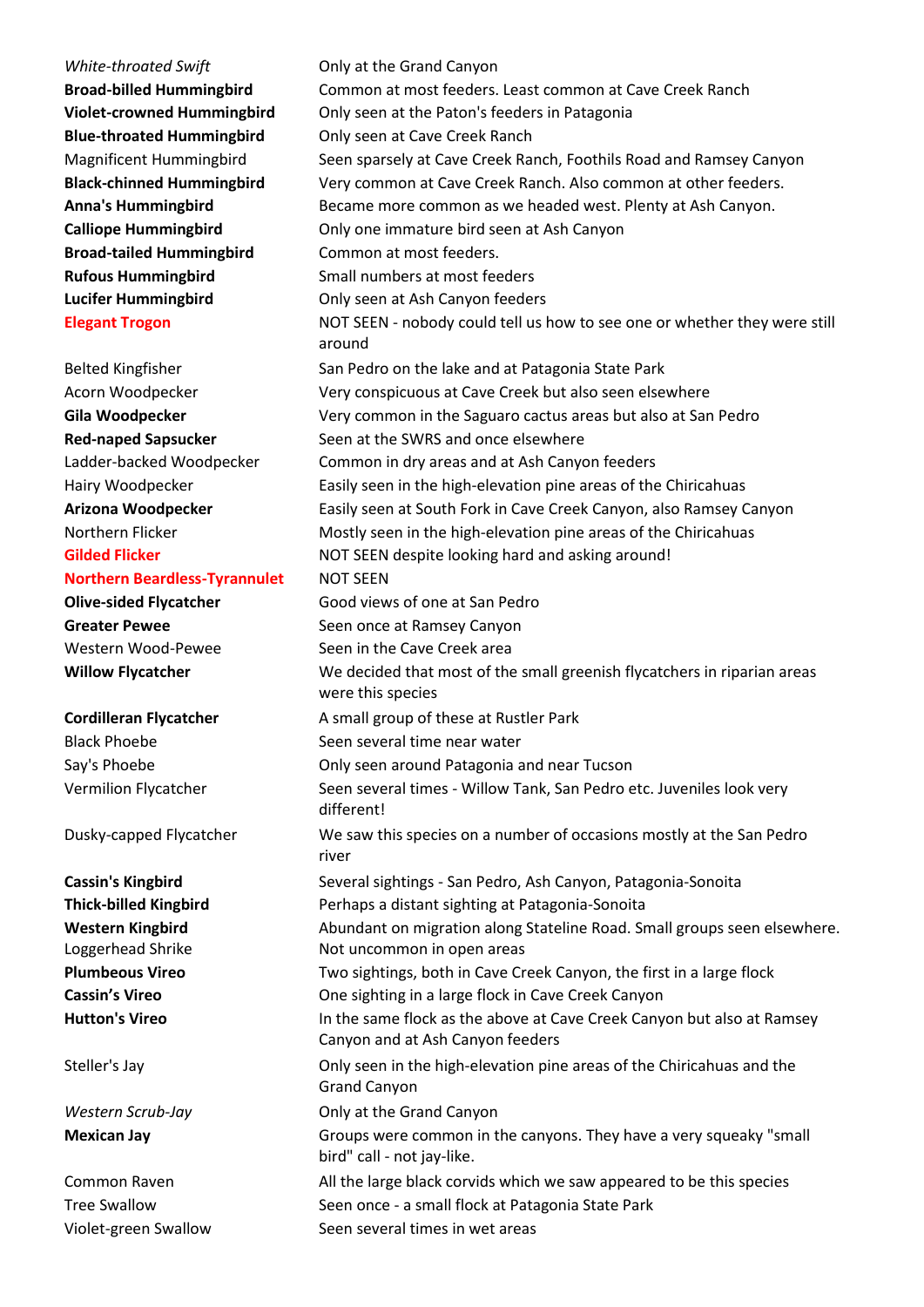Bank Swallow Seen several times in wet areas

**MacGillivray's Warbler Seen once at San Pedro** 

Canyon Towhee Common

Barn Swallow Seen often in wet areas *Mountain Chickadee* **Chickal Canyon** Only in the Grand Canyon **Mexican Chickadee At Rustler Park and also by the entrance to Cave Creek Ranch Bridled Titmouse** Very common especially in the pine-oak-sycamore forest. A leading component of feeding flocks *Juniper Titmouse* **Canyon Only at the Grand Canyon Verdin Verdin This common bird almost eluded us - eventually seen at Patagonia State** Park and in the Tucson area **Bushtit** This common bird DID elude us - we did not see it! White-breasted Nuthatch Common in feeding flocks Pygmy Nuthatch Noisy flocks at Rustler Park and at the Grand Canyon Brown Creeper Only seen in the high-elevation pine areas of the Chiricahuas **Cactus Wren A** huge wren - in the cactus areas near Tucson and also on a dry hillside near Cave Creek ranch Rock Wren Several seen in the canyons Canyon Wren Several seen in the canyons Bewick's Wren Seen at Cave Creek and Patagonia House Wren Fairly common, and singing occasionally Ruby-crowned Kinglet **Only seen once in Cave Creek Black-tailed Gnatcatcher** Seen at the Desert Museum and Kings Canyon wash *Western Bluebird* **Canyon Canyon** Only at the Grand Canyon *Mountain Bluebird* **Canyon Canyon** Only at the Grand Canyon **Townsend's Solitaire Canyon Canyon Canyon** Hermit Thrush Seen several times in high-elevation pine areas American Robin Seen once, fleetingly, at Cave Creek **Bendire's Thrasher Seen once on Stateline Road** Curve-billed Thrasher Common; the call was like Eurasian Quail and the song like a Thrush **Crissal Thrasher NOT seen - apparently very difficult when not calling or singing** European Starling Small flocks seen on a couple of occasions **Phainopepla Only seen once - a large flock or about 100 birds, mostly juveniles, on** Stateline Road **Nashville Warbler** Seen only once in a large flock at Cave Creek Canyon **Lucy's Warbler** We eventually managed to find this bird in the mesquite scrub by the railway embankment at Patagonia-Sonoita Yellow Warbler **Calcular Cone bird seen at Patagonia State Park** *Yellow-rumped Warbler* **Cone bird seen at the Grand Canyon Black-throated Gray Warbler** Quite a common member of small flocks - a very smart bird **Townsend's Warbler Cuite a common member of small flocks - another very smart bird Hermit Warbler Marbler** Quite a common member of small flocks - and another! Wilson's Warbler **A** common member of flocks and also solitary **Red-faced Warbler NOT** seen - already departed on migration **Painted Redstart** A very smart bird - seen most easily at Cave Creek but also elsewhere **Yellow-breasted Chat** Seen with difficulty at Patagonia-Sonoita Hepatic Tanager Only two birds seen at a stream crossing on the Portal/Paradise road Summer Tanager Seen at San Pedro and elsewhere **Western Tanager Seen several times in odd places - obviously on migration Green-tailed Towhee Only one good sighting - at San Pedro** Abert's Towhee Seen at San Pedro and Catalina State Park